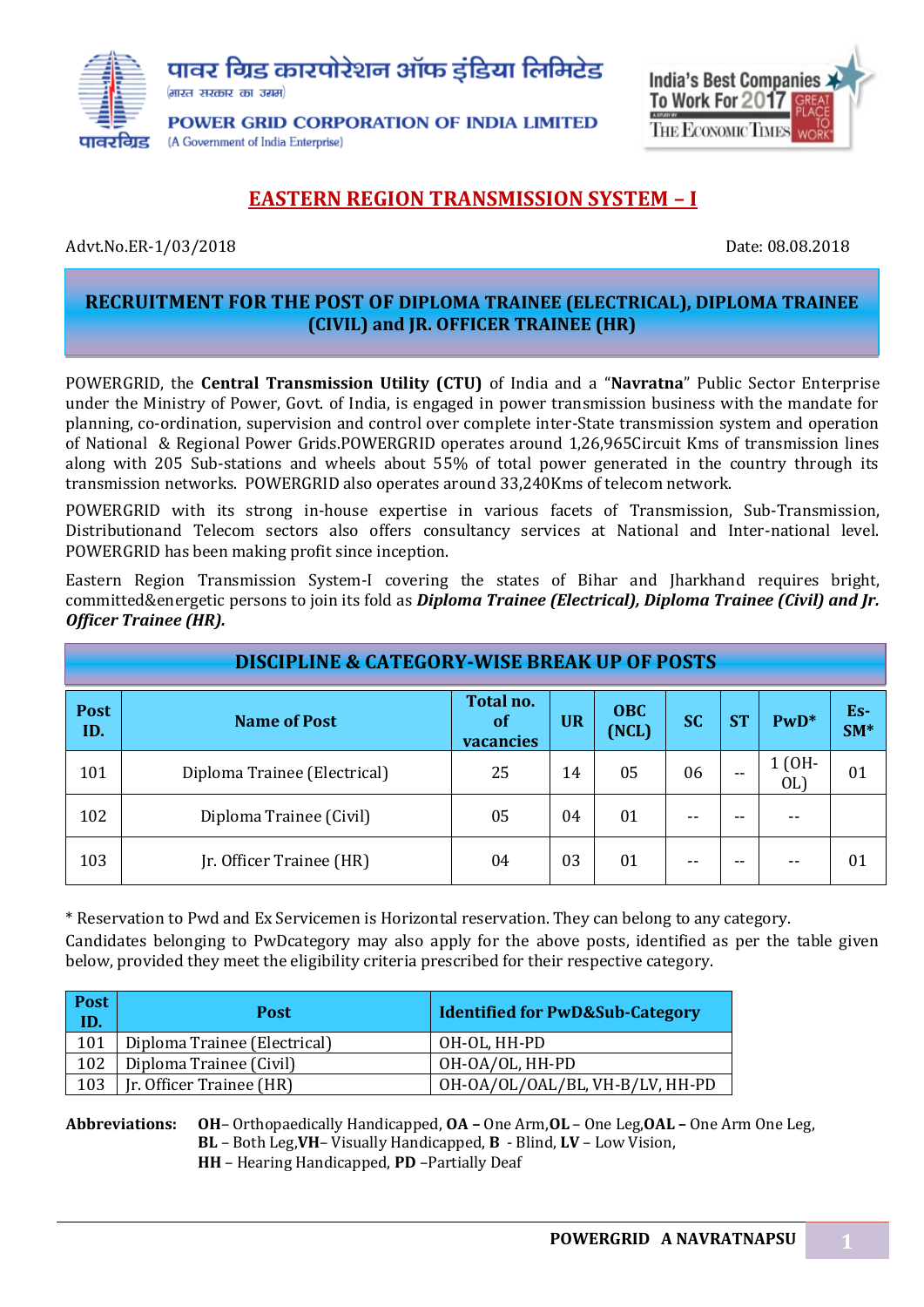

|                   | <b>JOB SPECIFICATION</b>           |                                                                                                                                                                                                                                                                                                |                                                                  |  |  |  |  |  |  |
|-------------------|------------------------------------|------------------------------------------------------------------------------------------------------------------------------------------------------------------------------------------------------------------------------------------------------------------------------------------------|------------------------------------------------------------------|--|--|--|--|--|--|
| <b>Post</b><br>ID | <b>Name of Post</b>                | Qualification                                                                                                                                                                                                                                                                                  | <b>Maximum Age</b><br>(As on 24.08.2018)                         |  |  |  |  |  |  |
| 101               | Diploma<br>Trainee<br>(Electrical) | Diploma in Electrical Engineering from recognized<br>Technical Board / Institute with minimum 70% marks for<br>General / OBC (NCL) / ST candidates and pass marks for<br>SC candidates. Qualification of B.E/B.Tech/B.Sc (Engg) in<br>Electrical Discipline with 65% marks would not be a bar. | 27 years for General<br>30 years for OBC(NCL)<br>32 years for SC |  |  |  |  |  |  |
| 102               | Diploma<br>Trainee<br>(Civil)      | Diploma in Civil Engineering from recognized Technical<br>Board / Institute with minimum 70% marks for General /<br>OBC (NCL) / SC / ST candidates. Qualification of B.E / B.<br>Tech / B. Sc (Engg.) in Civil Discipline with 65% marks<br>would not be a bar.                                | 27 years for Gen / SC / ST<br>30 years for OBC (NCL)             |  |  |  |  |  |  |
| 103               | Ir. Officer<br>Trainee (HR)        | Two year full time Post Graduate Degree/ Post Graduate<br>Diploma / MBA in Human Resource/Personnel<br>Management/ Industrial Relation/ MSW or equivalent<br>from recognized Institute with not less than 55% marks<br>for General/OBC(NCL)/SC/ST category candidates.                         | 27 years for Gen / SC / ST<br>30 years for OBC (NCL)             |  |  |  |  |  |  |

\*\* - The candidate must be physically fit to work on difficult terrain and to climb towers for carrying out maintenance duties on the towers and conductors.

## **RELAXATIONS & CONCESSIONS**

**1.** Reservation/Relaxation/Concession for SC/ST/OBC (NCL)/PwD/Ex-Servicemen/J&K Domicile/Victims of Riots candidates shall be given as per Government of India guidelines as detailed below –

|                  | <b>For Posts Reserved for various categories</b> |                                                                                                                                                                   |                                              |                                      |  |  |  |  |
|------------------|--------------------------------------------------|-------------------------------------------------------------------------------------------------------------------------------------------------------------------|----------------------------------------------|--------------------------------------|--|--|--|--|
| Sl.<br>No.       | Category                                         | Age-relaxation permissible beyond<br>the upper age limit                                                                                                          | Relaxation in % of<br>marks in qualification | Concession in<br>application<br>fees |  |  |  |  |
| $\mathbf{1}$     | OBC (NCL)                                        | 03 years                                                                                                                                                          | No Relaxation                                | Not Exempted                         |  |  |  |  |
| $\mathbf{2}$     | <b>SC</b>                                        | 05 years for post Id 101                                                                                                                                          | Pass for post Id 101                         | Exempted                             |  |  |  |  |
| 3                | PwD                                              | 10 years over and above category<br>relaxation                                                                                                                    | Pass for post Id 101                         | Exempted                             |  |  |  |  |
| $\boldsymbol{4}$ | $Ex-SM - UR$                                     | 3 years after deduction of the military<br>service rendered from the actual age<br>No Relaxation<br>for post Id 101&103                                           |                                              | Exempted                             |  |  |  |  |
| 5                | $Ex-SM -$<br>OBC(NCL)                            | 6 years $(3 \text{ years } + 3 \text{ years})$ after<br>deduction of the military service<br>No Relaxation<br>rendered from the actual age for post<br>Id 101&103 |                                              | Exempted                             |  |  |  |  |
| 6                | $Ex-SM - SC$                                     | 8 years (5 years + 3 years) after<br>deduction of the military service<br>rendered from the actual age for post<br>Id 101                                         | Pass for post ID 101                         | Exempted                             |  |  |  |  |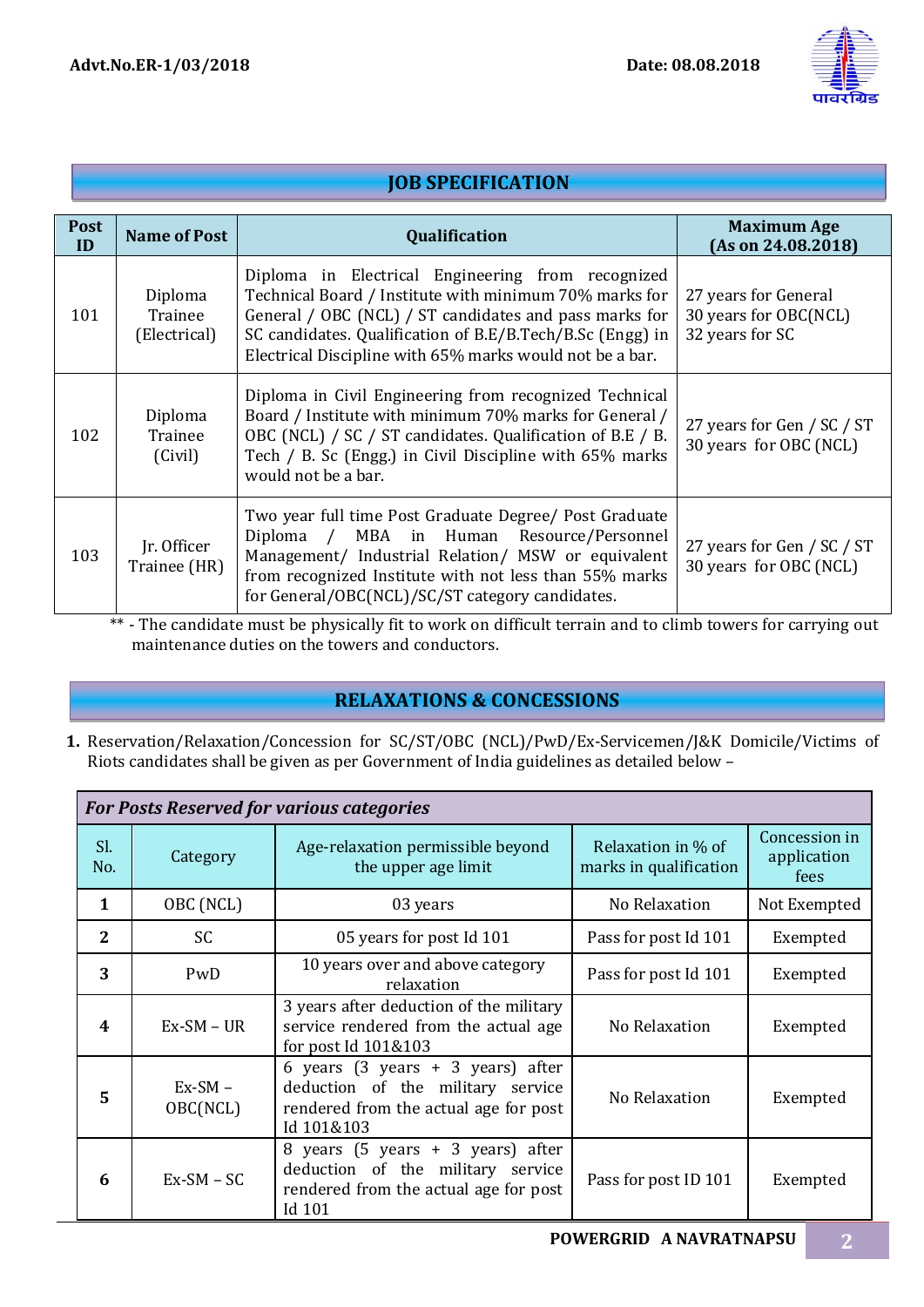

| $\overline{7}$ | Candidates who had ordinarily been domiciled in the State of J&K during the period from $1st$ Jan.,<br>1980 to 31 <sup>st</sup> Dec., 1989 ORChildren and dependent of Victims of Riots. |                           |                                                |                      |               |          |  |
|----------------|------------------------------------------------------------------------------------------------------------------------------------------------------------------------------------------|---------------------------|------------------------------------------------|----------------------|---------------|----------|--|
| 7(a)           | <b>UR</b>                                                                                                                                                                                | 5 years                   |                                                | No Relaxation        | Not Exempted  |          |  |
| 7(b)           | OBC (NCL)                                                                                                                                                                                | $(5+3) = 8$ years         |                                                | No Relaxation        | Not Exempted  |          |  |
| 7(c)           | <b>SC</b>                                                                                                                                                                                | $(5+5) = 10$ years        |                                                | Pass for post ID 101 | Exempted      |          |  |
| 7(d)           | <b>ST</b>                                                                                                                                                                                |                           | 5 years                                        |                      | No Relaxation | Exempted |  |
|                | For Posts Not reserved for OBC(NCL), SC, ST, PwD& Ex-SM                                                                                                                                  |                           |                                                |                      |               |          |  |
| 8              | SC candidates applying for<br>UR post for Post ID 102&103                                                                                                                                |                           |                                                | No Relaxation        | No Relaxation | Exempted |  |
| 9              | ST candidates applying for<br>UR postfor Post ID 101,<br>102&103                                                                                                                         |                           | No Relaxation                                  |                      | No Relaxation | Exempted |  |
| 10             | PwD candidates applying for<br>posts for Post ID 102 & 103                                                                                                                               |                           | 10 years over and above<br>category relaxation |                      | No Relaxation | Exempted |  |
| 11             | Ex-SM candidates applying                                                                                                                                                                |                           | UR/ST/SC<br>OBC[NCL]                           | 3 yrs.               | No Relaxation | Exempted |  |
|                |                                                                                                                                                                                          | for posts for Post ID 102 |                                                | $3+3=6$ yrs.         |               |          |  |

\*No upper age limit for Departmental Candidates. (Trainees will not be considered as departmental candidates for age relaxation.)

- **2.** *Persons suffering from not less than 40% of the relevant disability* (Orthopedically handicapped/Hearing Handicapped/Visually handicapped) shall only be eligible for the benefit for PwD subject to submission of Disability Certificate issued by a Government Medical Board in the format prescribed by Govt. of India. (for prescribed format please see "[Important formats](http://www.powergridindia.com/_layouts/PowerGrid/WriteReadData/file/career/Format_PH.pdf)" link on our Careerssection→Job Opportunities)
- **3.** *Reservation/Relaxation/Concession for OBC (NCL)candidates* will be subject to submission of attested copy of OBC (NCL) certificate along with Declaration in the format prescribed by the Govt. of India for "Appointment in Central Govt. Posts" issued by the competent authority. (For prescribed format please see "[Important formats](http://www.powergridindia.com/_layouts/PowerGrid/WriteReadData/file/career/OBC_NCL_CERTIFICATE.pdf)" link on our Careerssection→Job Opportunities).
- **4.** *Reservation/ Relaxation/Concession for SC candidates* will be subject to submission of attested copy of SC certificate in the format prescribed by the Govt. of India issued by the competent authority. (for prescribed format please see "[Important formats](http://www.powergridindia.com/_layouts/PowerGrid/WriteReadData/file/career/Format_SC_ST.pdf)" link on our Careerssection→Job Opportunities)
- **5.** *Relaxation/Concession for J&K Domicile/Ex-Servicemen/ Victims of Riots* will be subject to submission of Age relaxation cum Domicile Certificate/Discharge Certificate/Certificate from Concerned Authorityrespectively in the prescribed format along with hard copy of application and shall be as per Government directives.
- **6.** Ex-Servicemen with a minimum of six months continuous service are allowed age relaxation to the extent of the period spent in service plus three years subject to the condition that the resultant age after deducting his period of service from his actual age does not exceed the prescribed age limit by more than three years.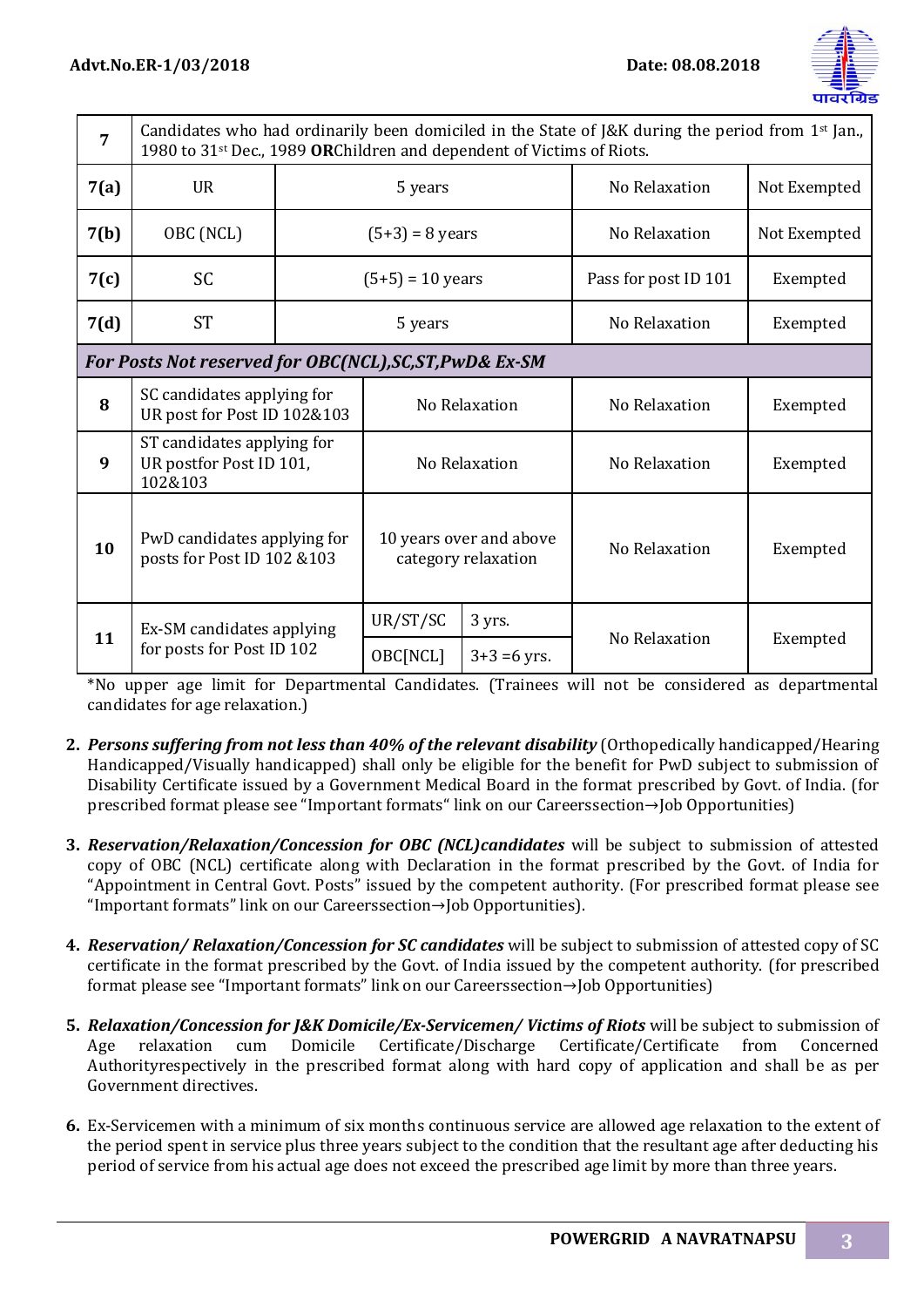

**7.** In case Caste/Category certificate is issued in a language other than Hindi or English, candidates are advised to produce a certified translation of the same in either Hindi or English language at the time of document verification/joining.

### **SELECTION PROCESS**

**1.** The Selection process shall be as per the details given below –

| <b>Post</b><br>ID | <b>Name of Post</b>          | <b>Selection process</b>                                    |
|-------------------|------------------------------|-------------------------------------------------------------|
| 101               | Diploma Trainee (Electrical) | Computer Based Test (CBT)                                   |
| 102               | Diploma Trainee (Civil)      | Computer Based Test (CBT)                                   |
| 103               | Jr. Officer Trainee (HR)     | Computer Based Test (CBT) $\Rightarrow$ Computer Skill Test |

- **2.** The Computer Based Test shall be of Objective type (each question shall have four answer options) of two hours duration consisting of two parts –
	- **(a) Part-I** consists of **Technical/Professional Knowledge Test** with **120 questions** having specific questions from respective discipline.
	- **(b) Part-II** consists of **Aptitude Test** with **50 questions** on vocabulary, verbal comprehension, quantitative aptitude, reasoning ability, data sufficiency & interpretation, numerical ability etc.

All questions carry equal marks(1 mark). Wrong & multiple answers would result in **negative marks of ¼**.

#### **3. Qualifying criteria in Computer Based Test**:

| <b>Vacancy Reservation</b> | For the post of<br>Diploma Trainee (Electrical/Civil),<br>and Jr. Officer Trainee (HR)    |
|----------------------------|-------------------------------------------------------------------------------------------|
| Unreserved Vacancies       | Minimum of 40% marks subject to at least 30% marks in each Part-I &<br>Part-II separately |
| Reserved Vacancies         | Minimum of 30% marks subject to at least 25% marks in each Part-I &<br>Part-II separately |

**4.** Candidates qualified in the Computer Based Test shall be short listed for Computer Skill Test (wherever applicable) in the prescribed ratio, subject to a minimum cut-off percentage of marks of 40% for UR vacancies and 30% for reserved vacancies including PwD. Reserved category candidates who have not availed any relaxation, shall be eligible to be called under UR vacancy, if they are falling in the prescribed ratio for UR vacancies.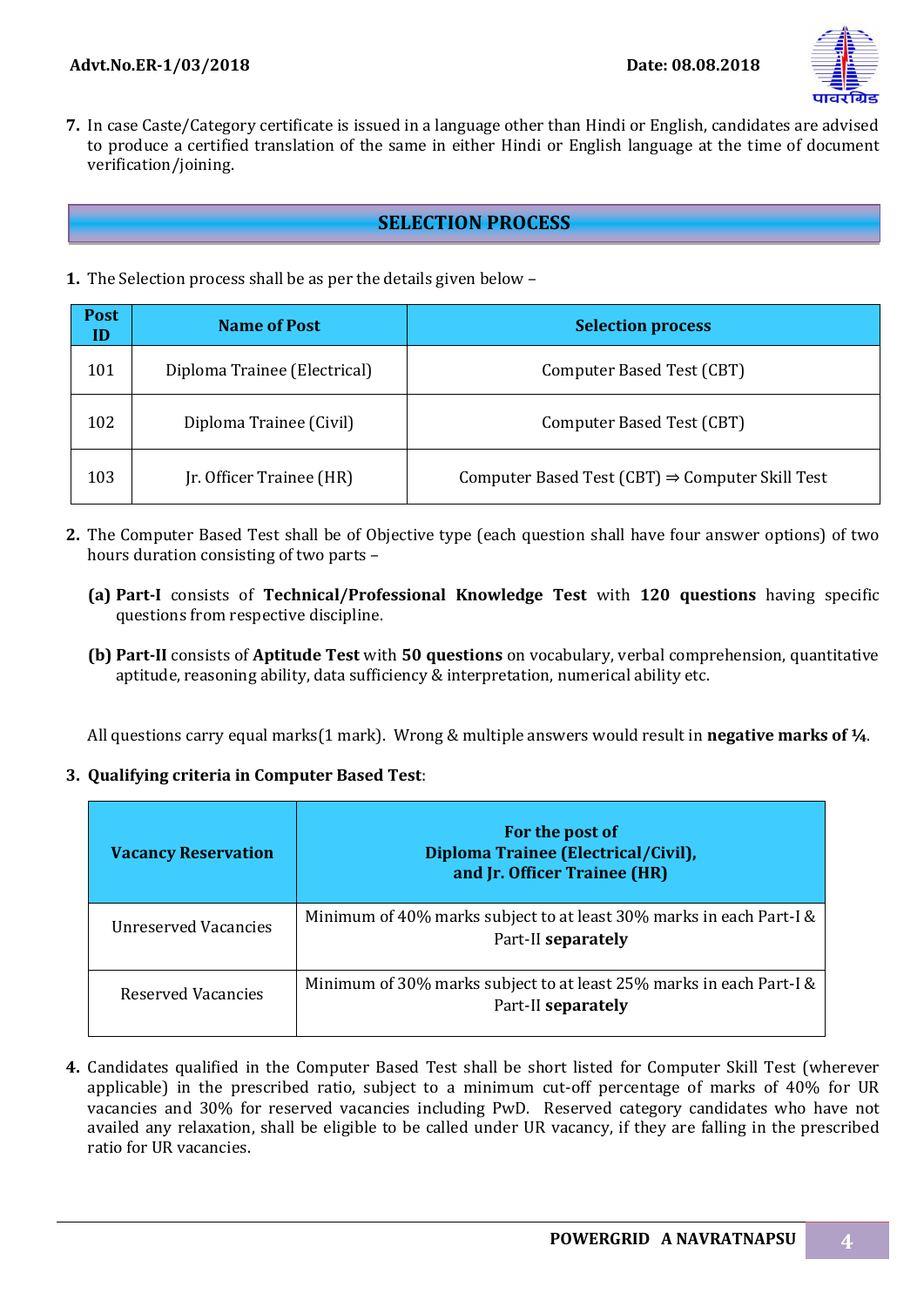

### **5. Qualifying criteria in Computer Skill test**:

Computer Skill test will be qualifying in nature. Computer Skill Test (wherever applicable) will have qualifying marks as mentioned below:

| <b>Vacancy</b>         | <b>Qualifying marks</b> |
|------------------------|-------------------------|
| Un Reserved            | 40\%                    |
| Reserved including PwD | 30 <sup>%</sup>         |

#### **6. Weightage to different parameters**:

For calculation of final score of a candidate for empanelment, the weightage assigned to Computer Based Test (CBT) and Computer Skill test shall be as indicated below:

| Post ID. | <b>Post</b>                  | <b>Parameters</b>                   | Weightage  |
|----------|------------------------------|-------------------------------------|------------|
| 101      | Diploma Trainee (Electrical) | <b>Computer Based Test</b>          |            |
| 102      | Diploma Trainee (Civil)      | (CBT)                               | 100%       |
|          |                              | <b>Computer Based Test</b><br>(CBT) | 100%       |
| 103      | Jr. Officer Trainee (HR)     | Computer Skill test                 | Qualifying |

\*Computer Skill Test will not have any weightage for calculation of final score but candidate needs to qualify the same.

#### **7. Empanelment of candidates**:

For the post of Jr.Officer Trainee (HR) candidates who qualify in the Computer Based Test (CBT) and Computer Skill Test separately, will only be adjudged suitable for empanelment.

For the post of Diploma Trainee, candidates who qualify in the Computer Based Test (CBT)will only be adjudged suitable for empanelment in the order of merit.

#### **8. Offer of Appointment**:

The offer of appointment shall be issued to the suitable candidates empanelled in the order of merit and based on the requirement. Appointment of selected candidates will be subject to their being found medically fit in the Pre-employment medical examination to be conducted as per POWERGRID norms and standards of medical fitness.

**9.** The applicant will have the option to appear for Computer Based Test in Hindi/English language (Questions will be in bilingual except questions of English language test).

### **TEST CENTRES**

The Computer Based Test shall be held at the following Test Centres:

|   | Patna          | c  | Ranchi           | n | <b>Muzaffarpur</b> |
|---|----------------|----|------------------|---|--------------------|
| 4 | <b>Dhanbad</b> | C. | <b>Bhagalpur</b> | b | <b>Jamshedpur</b>  |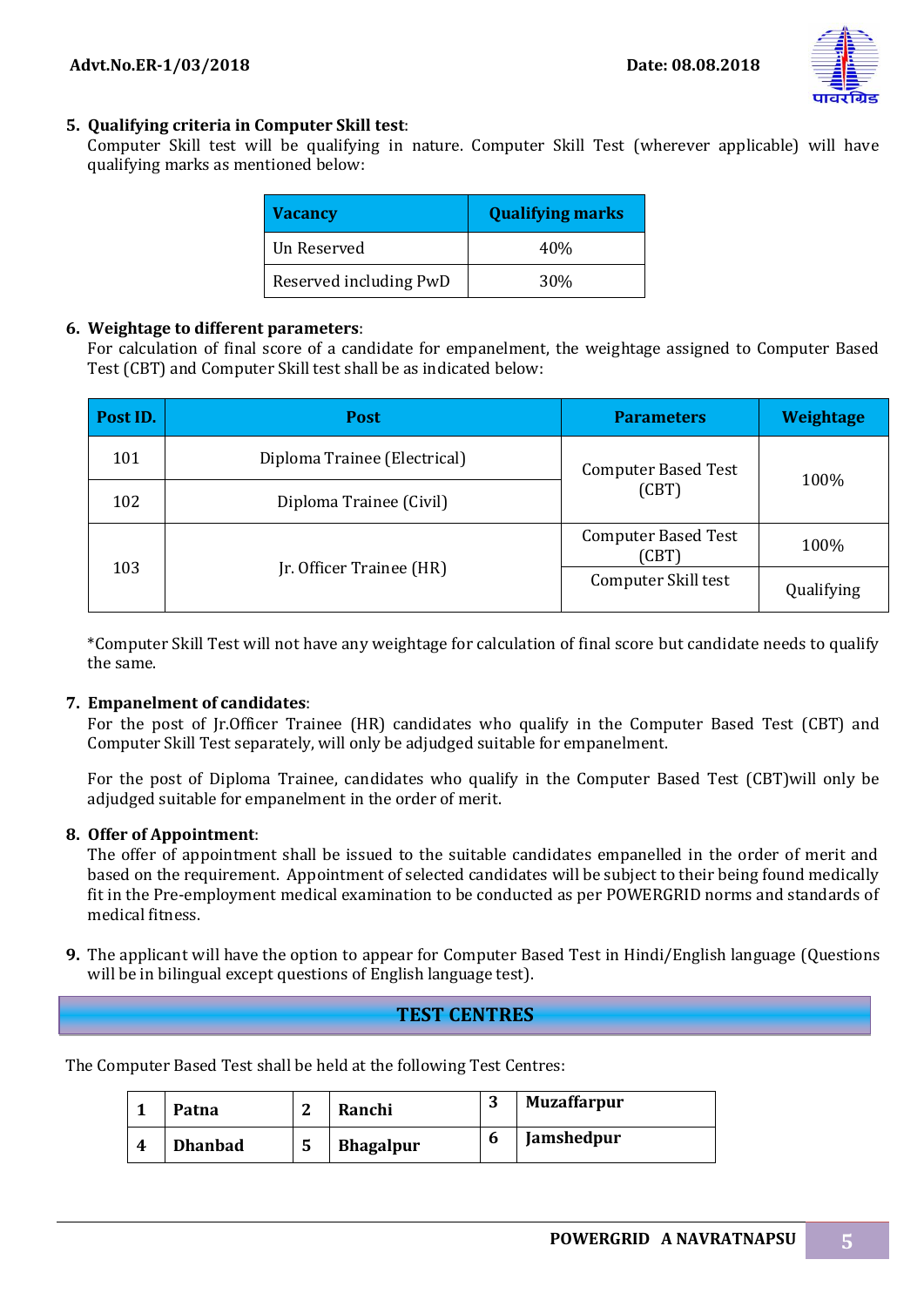

Candidates have to choose the test centre nearest to their address for communication and no change will be allowed subsequently. Admission to the test will be on production of Admit Card. Candidates have to download their Admit Cards through our application portal. Admit Card will not be sent by Post**. POWERGRID reserves the right to change/cancel test centres.**

# **HEALTH STANDARDS**

Applicants should have sound health. No relaxation in health standard is allowed. Appointment of selected candidates will be subject to their being found medically fit in the Pre-employment Medical Examination to be conducted as per Norms & Standards of Medical Fitness. Please visit Careers section  $\rightarrow$  Health of our website for details of medical standards.

## **COMPENSATION PACKAGE DURING TRAINING PERIOD AND ON REGULARISATION**

| <b>Post ID</b> | Stipend during training<br>period | <b>Designation &amp; Level on successful</b><br>completion of training period | <b>Basic pay on Regularisation</b><br>(Due for revision<br>w.e.f.<br>01.01.2017 |
|----------------|-----------------------------------|-------------------------------------------------------------------------------|---------------------------------------------------------------------------------|
| 101&102        | $16500/-$ pm                      | Junior Engineer Gr-IV at S1 level in<br>Supervisory category                  | 16000/- in the pay-scale of<br>$16000 - 35500/-(IDA)$                           |
| 103            | $16500/-$ pm                      | Junior Officer (HR) Gr-IV at S1 level<br>in Supervisory category              | $16000$ /- in the pay-scale of<br>$16000 - 35500/-(IDA)$                        |

Besides above, the compensation package also includes IDA, HRA and other allowances, benefits such as monthly conveyance reimbursement, medical facilities, various insurance covers, Performance Related Pay, Leave encashment, CPF, Gratuity and various low interest short/long term advances as per rules in force from time to time.

## **SERVICE AGREEMENT BOND**

Candidates selected as Diploma Trainee/Jr. Officer (HR) Trainee shall undergo training for a period of one year. They will be required to execute a Service Agreement Bond as per the following details to successfully complete the training period and thereafter serve the organisation for at least three years:

| Post ID     | <b>Service Agreement Bond</b>                                                   |  |  |  |  |  |
|-------------|---------------------------------------------------------------------------------|--|--|--|--|--|
| 101,102&103 | For General/OBC (NCL) candidates: Rs. 50000/- and for SC/ST/PwD candidates: Rs. |  |  |  |  |  |
|             | $25000/-$                                                                       |  |  |  |  |  |

## **APPLICATION FEES**

| For the post of                                       |  |
|-------------------------------------------------------|--|
| Diploma Trainee (Electrical), Diploma Trainee (Civil) |  |
| and Jr. Officer Trainee (HR)                          |  |

**300/-**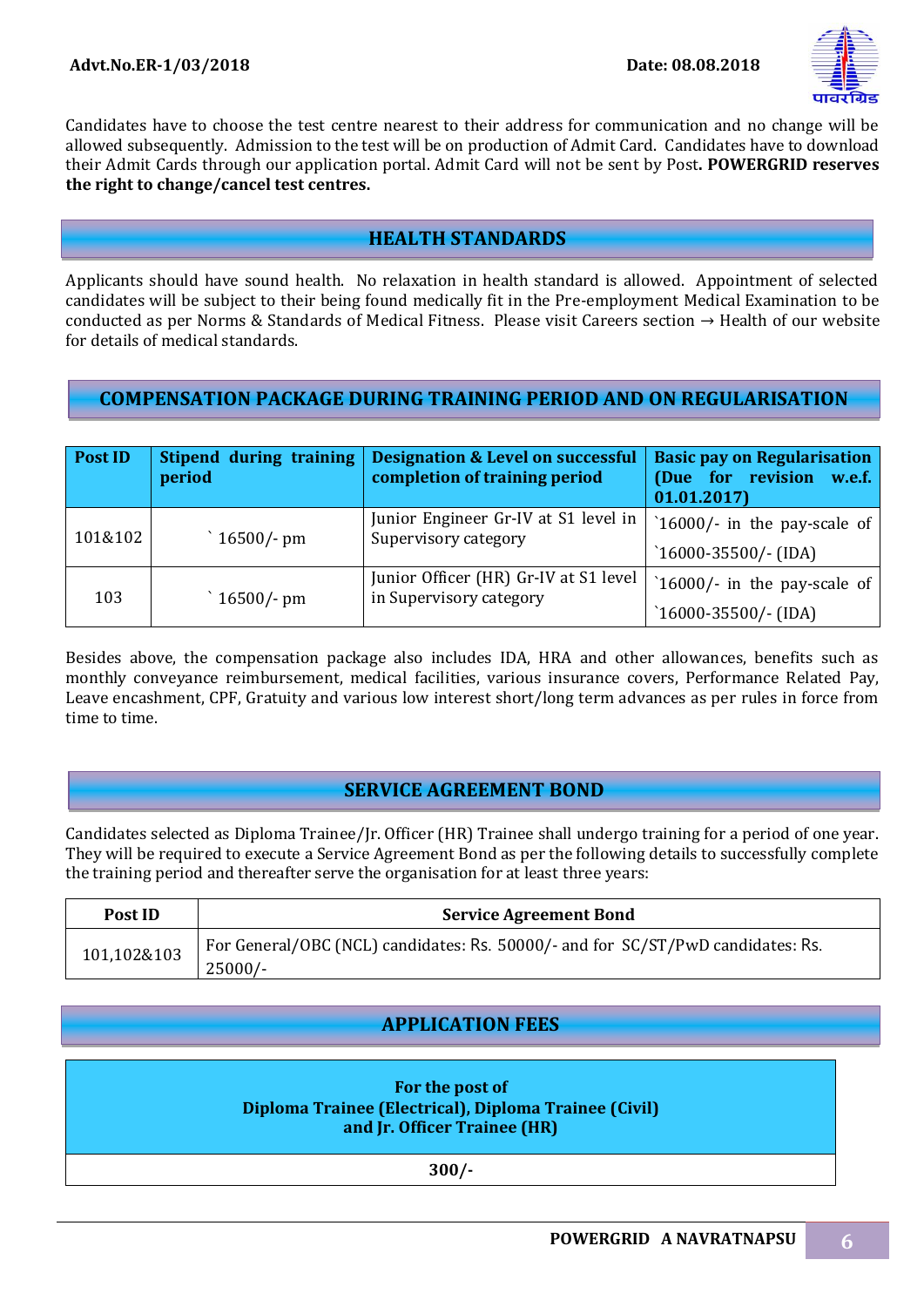

**The SC/ST/PwD/Ex-SM/Departmental candidates need not pay the Application Fee regardless of the post being reserved for them or not. (Trainees will not be considered as departmental candidates for this purpose)**

### **HOW TO APPLY**

#### **STEP A: REGISTRATION**

- **1.** Interested eligible candidates should only apply through On-line Registration System of POWERGRID. To apply logon to http:/[/www.powergridindia.com](http://www.powergridindia.com/)  $\rightarrow$  Careers section  $\rightarrow$  Job Opportunities and then **"***Recruitment of Diploma Trainee (Electrical / Civil) and Jr. Officer Trainee (HR) in ERTS-I"* with your valid E-mail ID. **No other means/ mode of application shall be accepted**. POWERGRID will not be responsible for bouncing back of any email sent to the candidate.
- **2. Before registering and submitting their applications on the website, the candidate should possess the following :**
	- **a. Valid Self E-mail ID and Mobile no.**
	- **b. Scanned copy of recent passport size colour photograph of the candidate with white back ground c. Scanned signature of the candidate**
- **3. PHOTOGRAPH**: One recent coloured passport size photograph not more than three months old is to be scanned and uploaded in the space earmarked in the on-line application. The Photograph should be in JPG or JPEG format. The Size of the photograph should be between 20KB to 50KB.
- **4**. **SIGNATURE**: Signature (in Black ink) against white background is to be scanned and uploaded in the space earmarked in the on-line application. Candidates must ensure the signature uploaded shall be maintained as same at all places viz. signature up-loaded, appended on Undertaking, Attendance Sheet of written examination, etc. If any variation is found between the signatures, the candidature is liable to be cancelled. Candidate is advised to confirm his / her uploaded signature is clearly visible / identifiable at the appropriate place. The signature should be minimum 200 dpi (dots per inch) and in JPG or JPEG format. The Size of the signature should be between 10KB to 20KB.
- **5**. For **General and OBC (NCL) Candidates**, payment of application fees will be online as directed by the website during the process of online application.
- **6**. For the candidates who are exempted from making Application Fee (SC/ST/PwD/Ex-SM Departmental Candidates), once they submit their data Online, System will generate a Registration Slip having unique **Registration Number**. Candidates should save it and/or take its printout and keep it in safe custody.
- **7**. **While making the Payment System** will again ask the details of Name, Date of Birth, Mobile No. etc. and Payment Reference Number which was generated at the time of applying online.
- **8**. Candidates should check that their Signature and Photograph are uploaded in the designated places in format before final submission of application.
- **9**. **Candidates are advised to take a printout of the submitted online application for submission at the time of Computer Skill test/Document verification, if called for, along with the following documents**:
	- **(i) Date of Birth** -Matriculation Certificate (Class-X) / Birth Certificate
	- **(ii) Educational Qualification – (a) All mark-sheets (year-wise/semester-wise) (b) Degree/Diploma certificate**
	- **(iii) Proof of norms** adopted by the University/Institute to convert CGPA/OGPA/DGPA into percentage.
	- **(iv) Caste/Category Certificate**, if applicable.
	- **(v) Declaration Form** regarding Non-Creamy Layer status in respect of OBC (NCL) candidates in the prescribed format.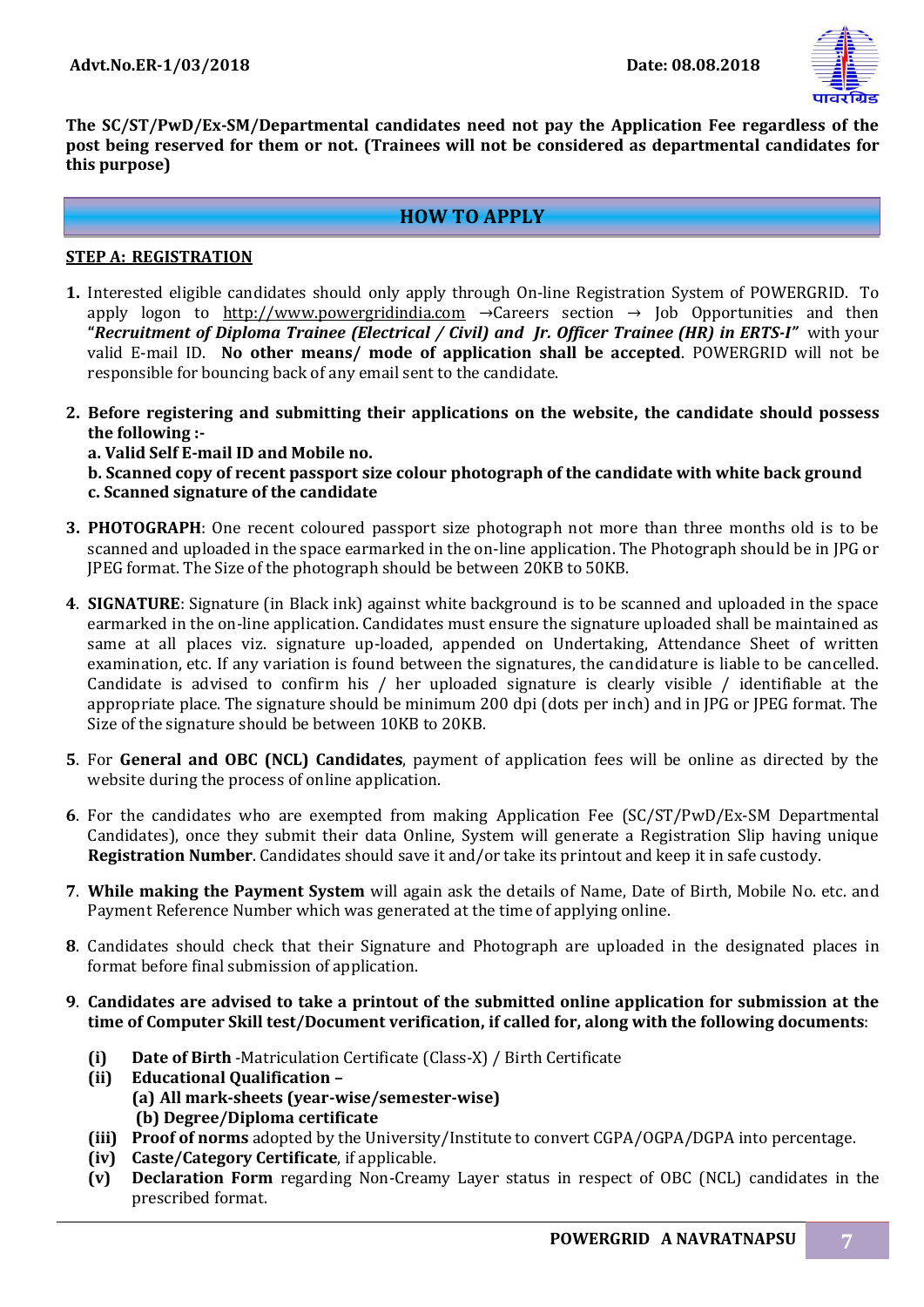

- **(vi) Disability Certificate** in case of PwD candidate in the prescribed format.
- **(vii) Discharge Certificate** in case of Ex-Servicemen in the prescribed format.
- **(viii) Certificate** in the prescribed format issued by Competent Authority in respect ofJ&K Domicile/ Victims of Riots, wherever applicable.
- **10**. **Bank commission charges will be borne by the Applicants**. In case the candidate deposits the fee in a wrong account, POWERGRID will not be responsible. Registration fee deposited after the last date will not be valid.
- **7**. Fees once paid will not be refunded under any circumstances. Candidates are therefore requested to verify their eligibility before applying for any post and payment of Application Fee.
- **8**. The admit card indicating Roll Number, Name of the allocated Test Center and guidelines for the test will be made available on our website to the candidates found apparently eligible based on the online data only. The candidate has to download his/her Admit card, Test Guidelines etc. for appearing in the test from the website only. **Please note that the admit card will not be sent by post**.
- **9**. All information regarding this recruitment will be made available on the website: http://www.powergridindia.com and no separate communication shall be made. Candidates must remain in constant touch with website http://www.powergridindia.com for information regarding dates of Computer Based Test, downloading of admit card, result of Computer Based Test, schedule of Computer Skill Test, medical standards etc.
- **10**. E-mail ID and Mobile number to be entered in online application form is mandatory. In case a candidate does not have a valid personal e-mail ID, he/she should create his/her new email ID before applying online. Candidates are advised to keep the e-mail ID and Mobile number entered compulsorily in the online application form, active for at least one year. **No change in the email ID or mobile number will be allowed once entered**. All future correspondence shall be made via E-mail and/or SMS only.
- **11**.Applicants should keep sufficient copies of same photographs in reserve for future use, which they are using in the Online Registration.
- **12**.It is mandatory that eligible candidates go through the full text of the advertisement and agree to all the conditions given, while applying for the post.

**13**.No manual / paper application will be entertained.

**The candidate should cross check all the details filled in the Online Application, before finally submitting the same, as no correction will be possible later.**

### **STEP B: PAYMENT OF APPLICATION FEE**

- **1.** "**Make Online Payment**" tab will be active/shown **after 24 hours of submitted/completed** application form.
- **2.** After the payment tab appears, click on "Make Online Payment". Upon clicking the link, the candidate will be directed to the State Bank Collect page displaying logo and available categories of payments in drop boxes.
- **3.** On the next screen, Candidate has to enter the following:
	- i. POWERGRID application number.
	- ii. Date of Birth
- **4.** On entering the details, following data will appear from data base in the next screen: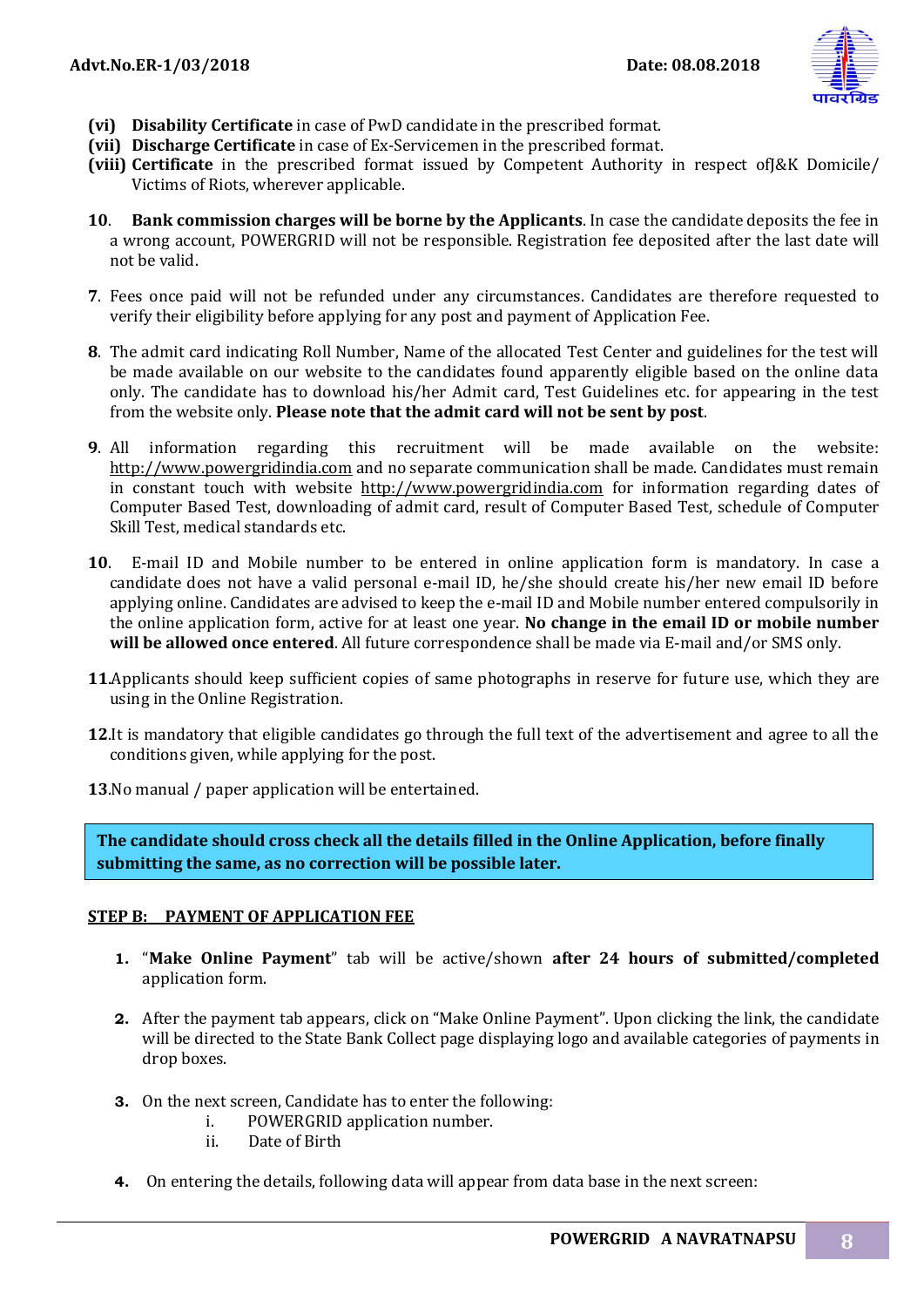

- i. Application Sequence Number
- ii. Name of Applicant
- iii. Mobile Number
- iv. Post Applied
- v. Social Category
- vi. E-mail ID
- vii. Exam Fees
- **5.** Verify the details and click on '**Confirm**'. After confirming candidates will be directed to payment gateway.
- **6.** Select appropriate **'Mode of Payment'**, check the charges/commission applicable for selected 'Mode of Payment' and pay 'ONLINE' by using Internet Banking/Credit Card/Debit Card.
- **7.** Do not refresh/go back on page while payment is in progress, doing so might interfere the ongoing transaction.
- **8.** On successful registration of On-line Application, candidates are advised not to attempt for reregistration. In case of multiple registrations for the same post, the candidature is liable for cancellation/rejection without any notice/intimation to the candidate. Candidate is required to **download the On-line Application Form generated by the System with Application sequence number, which may be retained for future reference.**
- **9. Payment confirmation will be done on application portal after 24 hours of successful submission of Fee.**

# **GENERAL INFORMATION & INSTRUCTIONS**

- 1. Only Indian Nationals who have attained the age of 18 years and above are eligible to apply.
- 2. Candidates who expect their result by 24.08.2018 may also apply.
- 3. Before applying, the candidate should ensure that he/she fulfils the eligibility criteria and other norms mentioned in this advertisement.
- 4. Categories of PwD eligible for the posts shall be as per the categories of PwD identified suitable for the posts as per Govt. notification.
- 5. For the Un Reserved (UR) vacancy, SC/ST/OBC (NCL) candidates can apply subject to meeting with all general standards of eligibility.
- **6. Correspondence course in Diploma/ Degree shall not be considered as recognised qualification as per AICTE norms.**
- 7. All eligibility qualification should be from a recognized Institution/Board/Council/University. Wherever CGPA/OGPA/DGPA or Letter Grade in a degree/diploma is awarded, its equivalent percentage ofmarks must be indicated in the application form as per norms adopted by University/Institute. Proof of norms adopted by the University/Institute to convert CGPA/OGPA/DGPA into percentage is to be submitted at the time of joining, if called for. In case the University/Institution does not have any scheme for converting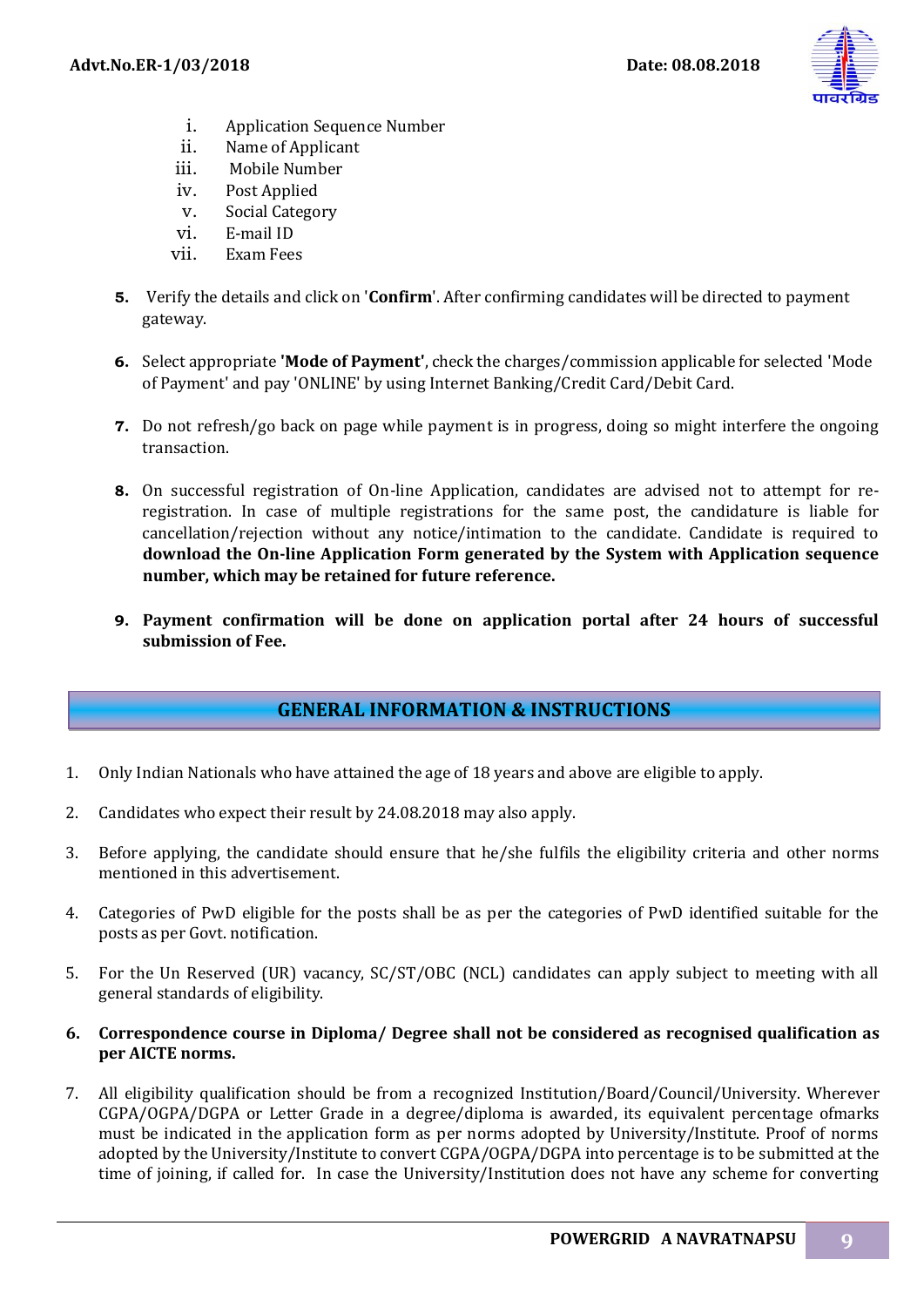

CGPA into equivalent marks, the equivalence would be established by dividing the candidate's CGPA by the maximum possible CGPA and multiplying the result with 100.

- 8. Mere submission of application does not guarantee the adequacy of candidature for being considered for further selection process.
- 9. Management reserves the right to raise the minimum eligibility standards/criteria and/or to conduct a screening test, to restrict the number of candidates to be called for Computer Based Test, if so required.
- 10. Management reserves the right to cancel/restrict/enlarge/modify/alter the recruitment/selection process, if need so arises, without issuing any further notice or assigning any reason thereafter.
- 11. The vacancies notified may vary and operation of panel will depend on requirement.
- 12. Candidature is liable to be rejected at any stage of recruitment/selection process without notice or if joined services are liable to be terminated, if any information provided by the candidate is not found in conformity with the criteria mentioned or if POWERGRID comes across any evidence/knowledge that the qualification, experience and any other particulars indicated in the application/other forms/formats are not recognized/false/misleading and/or amounts to suppression of information/particulars which should have been brought to the notice of POWERGRID or, that the candidate has been shortlisted for next stage in the process/ has secured employment in POWERGRID through or adopting any unfair means.
- 13. All computation of upper age limitsshall be done as on 24.08.2018. Date of issuance of final mark sheet shall be taken as the date of acquiring qualification.
- 14. Application fee shall not be refunded in any case.
- 15. Candidates selected in POWERGRID are liable to be posted anywhere in India and abroad.
- 16. Management reserves the right to raise or lower the qualifying standards in any stage of the selection process depending on availability of sufficient number of candidates.
- 17. Candidates should ensure that the same Colour passport size photograph is used throughout this recruitment process.
- 18. Candidates working in Govt./PSU are required to produce "No Objection Certificate" at the time of Computer Skill Test (wherever applicable).
- 19. SC/ST/PwD Candidates shall be reimbursed through online payment, second class rail fare/bus fare by shortest route for to and fro travel for the purpose of appearing in test, on production of railway ticket/number/bus ticket for onward journey and self-attested copy of SC/ST/PwD certificate, restricted to distance between the address for communication and the nearest test centre, in the format provided in the portal.
- 20. Candidates claiming reservation under OBC (NCL) should belong to **OBC- Non creamy layer** as on last date of submission of application.
- 21. All photocopies of documents submitted at the time of document verification/joining, if called for, along with the application should be self-attested by thecandidate.
- 22. Candidates shall submit application for only ONE post as the Computer Based Test shall be held on the same day for all the posts.
- 23. Legal jurisdiction will be Patna in case of any cause / dispute.